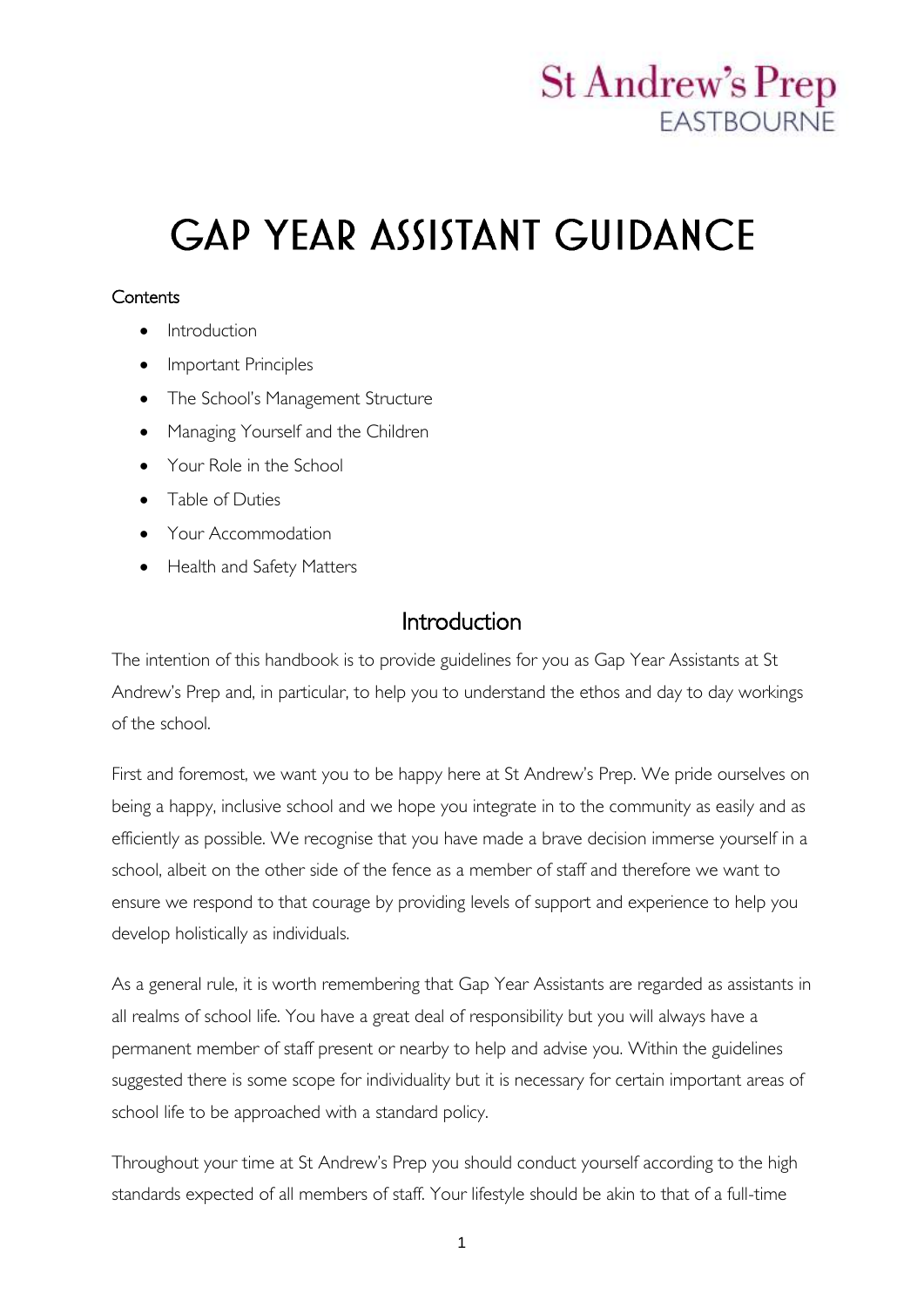teacher and the same levels of accountability and personal responsibility will apply. Please therefore do not do anything that will affect your ability to undertake your job effectively.

Overall, we hope that you will find St Andrew's Prep to be a dynamic and fun community, and one which develops your character during your year.

Mark Tomsett, Head of Pastoral Care

## Important Principles

The school's prospectus has at its beginning the following statement of what St Andrew's Prep aims to do:

"Above all it is the potential and character of each individual that we seek to nurture. The confidence, happiness and fulfilment of every child is our absolute priority."

These are fundamental principles which we believe to be important:

- 1. Children should be set high standards in all their work and activities but targets set must be attainable and we should help children to succeed in reaching them by encouragement and constructive criticism.
- 2. Children should not only value personal achievement but also value the successes of others.
- 3. By our own attitudes we should show that we care for manners, language, honesty, service and respect for the individual. We should beware of unconsciously moulding children's attitudes by absence from certain school events or by minimising the importance of what we may regard as 'minor' activities. As members of staff, Gap Year Assistants will be expected to be present at Chapel services, assemblies, some staff meetings and school events.
- 4. For all children we recognise that success is important and for their own self-esteem it is vital that children are helped towards worthwhile achievement. We operate through positive discipline – that means encouragement and support, not fear and intimidation.
- 5. Working at St. Andrew's Prep is not a 9 to 5 job. The greater the commitment of the staff in both time and energy, the greater the rewards with respect to enjoyment, job satisfaction and results, and since the Gap Year Assistants are often the youngest members of staff they are expected to have even more energy than most!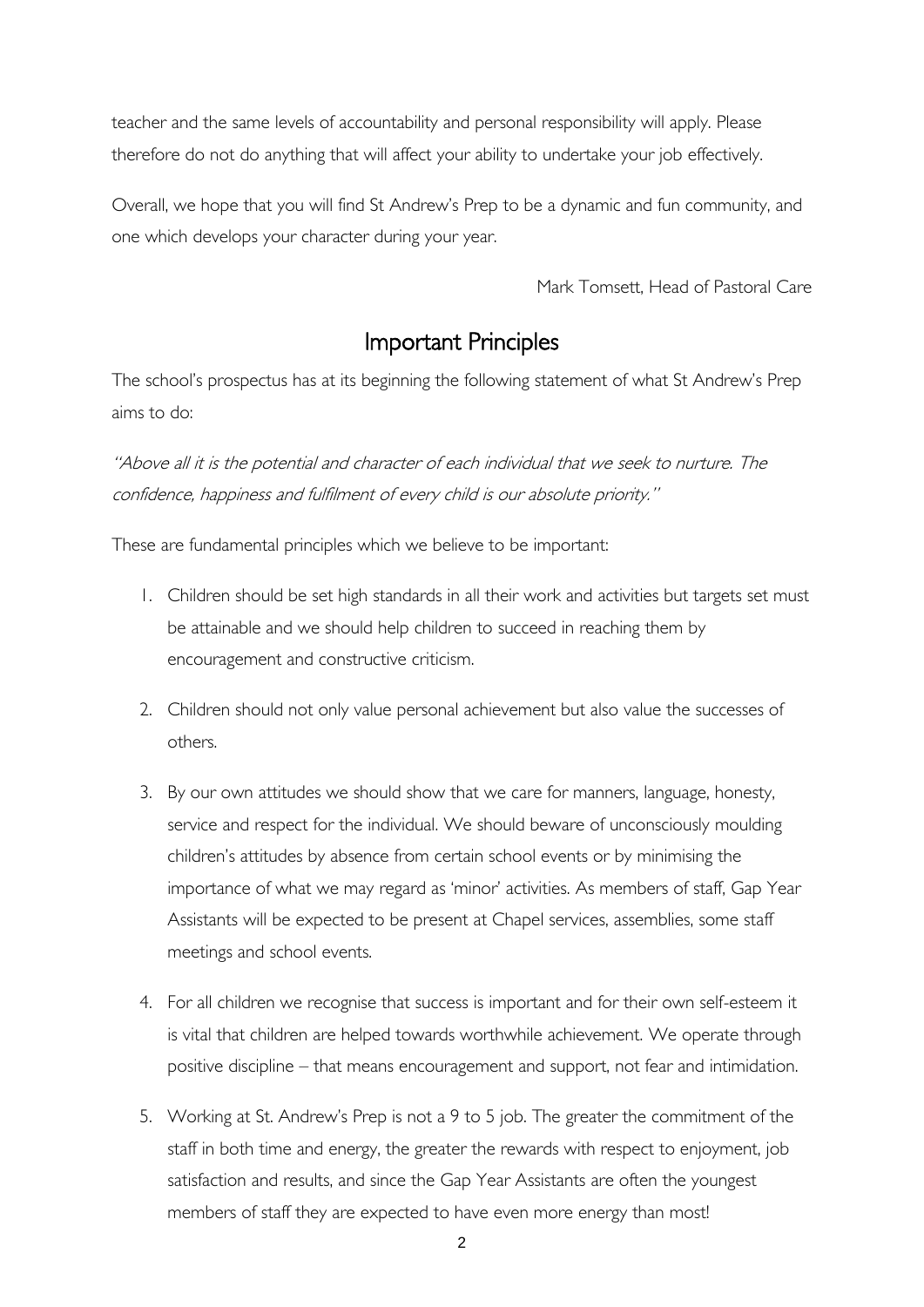## The School's Management Structure

#### Head – Tom Gregory

Overall responsibility for all school activities, for welfare of children and staff and for forward planning.

#### Deputy Head - Paul Shouksmith

Responsible for day to day academic matters of the school, including teaching staff duties. Paul may require teaching assistant tasks to be fulfilled from time to time.

Gap Year Assistant Co-ordinator – Mark Tomsett (Head of Pastoral Care and Boarding & Designated Safeguarding Lead (DDSL)).

Responsible for the Gap Year Assistants, their timetable and their overall welfare. Also responsible for the day to day running of Colstocks Boarding House and for the pastoral care of the boarders and pupils at St Andrew's Prep.

#### Deputy Designated Safeguarding Lead (DDSL) – Sarah Piper

School Secretaries – Louisa Snell (mornings) and Katie McDonald (afternoons) Responsible for general day to day administrative duties.

Head's PA – Annette Adams Responsible for all administrative tasks relating to the Head and his diary.

#### Deputy Head's PA – Claire Groves

Responsible for all administrative tasks relating to the Deputy Head, Head of Pastoral Care Head of Wellbeing and their diaries.

Senior Nurse – Vicks Campion Runs the medical centre and lives in the Boarding House. Vicks is a Deputy Designated Safeguarding Lead (DDSL)

#### Volunteer Timetables

The routine and duties of the Gap Year Assistants will be organised by Head of Pastoral Care, and whilst all initiatives to help staff with lessons, hobbies, trips, visits etc. are to be encouraged, please ensure that you stick to the normal routine and any changes are checked with him first. The most vital requirement of all Gap Year Assistants is that they should use their initiative, and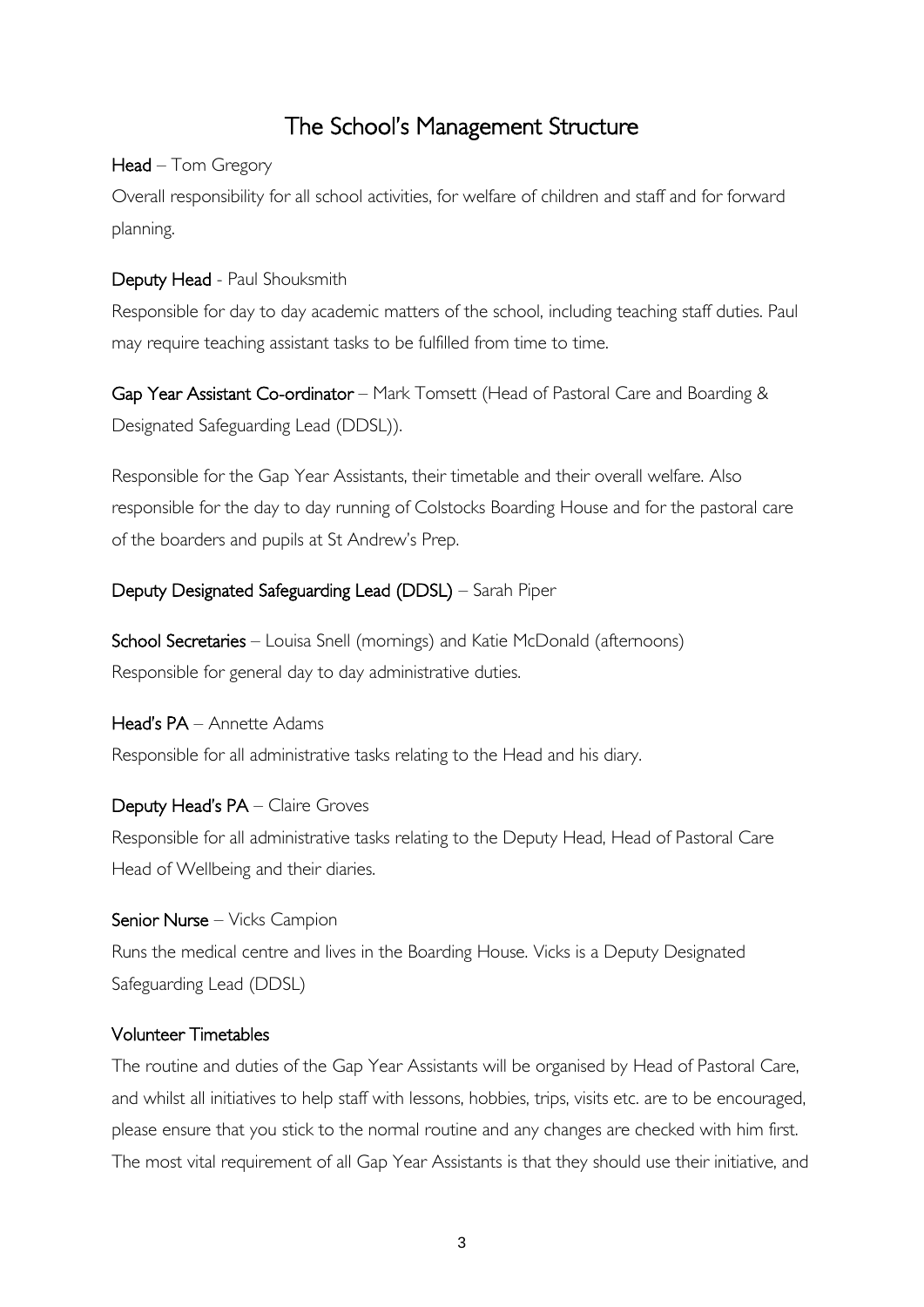try to see ways in which they can help out. This way, they will soon become popular with staff and pupils alike. Flexibility is a must.

## Managing Yourself and the Children

#### Respect first, rapport second

As members of the teaching staff, albeit junior ones and temporary, you have the difficult job of maintaining a distance from the children whilst at the same time gaining their respect and friendship. It is as much your responsibility to maintain the discipline and ethos of the school as that of any other member of staff.

Firm, fair and friendly are the three words to describe the approach to discipline. The expectation should be that children will behave in a responsible and honest manner and if they do not then they are letting themselves down and disappointing their teachers.

### Please remember that there is no corporal punishment at St. Andrew's Prep and no child should ever be hit or slapped.

It is important that you establish a rapport with the children but not at the expense of losing their respect; being too friendly causes as many problems as being too strict. One of the best ways of establishing rapport with the children is to play games with them – football, rounders etc. - but it is essential to remember that the children you are playing with are young and possibly fragile. Therefore, take care not to be over physical and avoid getting involved in anything which could lead to injury.

Duty staff are assigned to each day of the week but all staff are expected to share in the control and supervision of pupils when they are in school. Irresponsible or potentially dangerous behaviour is not tolerated.

#### **Punctuality**

It is vitally important that you turn up for your duty on time, preferably even a few minutes early. If you have any difficulties fulfilling an obligation, let the relevant member of staff know as early as possible. Sometimes you may be able to do a swap with another Gap Year Assistant, but it is still as well to alert the member of staff that you are doing this. If you have any timetable clashes, then please let the Head of Pastoral Care know and he will sort these out for you.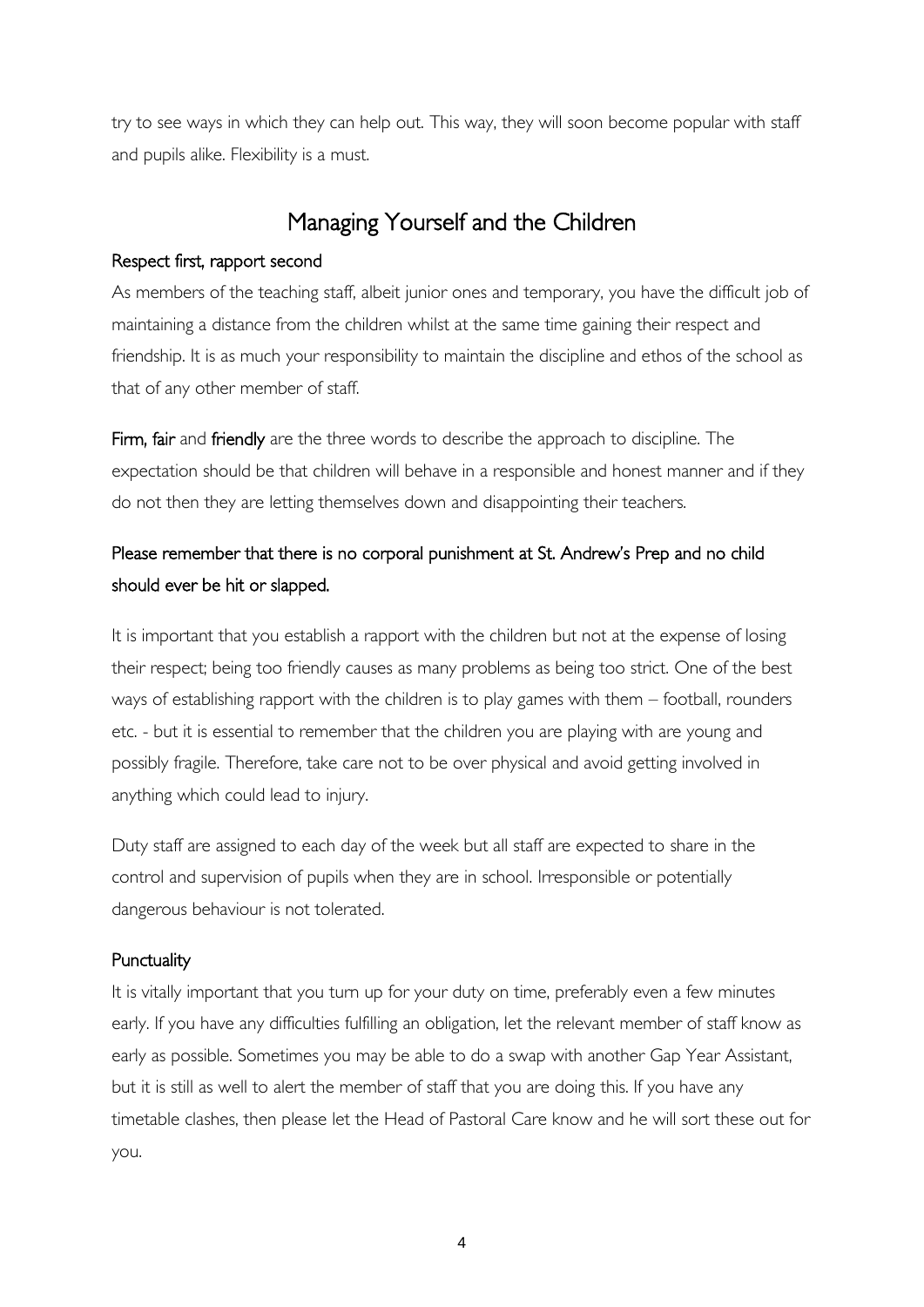#### Difficulties with children

If you have any problems with the children's behaviour you should immediately seek help from a member of staff. Gap Year Assistant should not give debits, but if it is felt that a child needs that sort of punishment, report the facts of any incident immediately to a member of staff who will take the appropriate action. By all means recommend children for Headmaster's Merits and **Stars** 

#### Dress code

When Gap Year Assistant are helping in the classroom they should be smart and dress formally. When on the games field a tracksuit is usually the "uniform" and you will be given a school tracksuit to wear. When on duty in the Boarding House then 'smart casual' wear is appropriate. If in doubt always select the traditional rather than the fashionable!

#### **Confidentiality**

As a member of staff you will be privy to a large amount of confidential information about the children. This information must remain confidential and never be divulged to the children or referred to in any way.

#### Language

Gap Year Assistant should always remember that they are setting an example to the children and that includes what they say as well as what they do. You should never swear in front of the children or use inappropriate language or slang.

#### Meals

Gap Year Assistant are expected to attend all meals except when they are off duty. Like the other staff, they should keep a particular eye on the table manners.

#### Gap Year Assistant meetings

The Head of Pastoral Care will arrange to meet up with you all on a regular basis so that you can air any concerns you may have and discuss any difficulties and he can give you any relevant feedback from staff meetings which you have not attended. Changes to timetables can be discussed on these occasions and any forthcoming events of which you may not be aware.

#### Personal problems

If you do have any anxieties or concerns yourself then it is very important you talk about them and don't bottle them up, no matter how minor you think they may be. Please speak to the Head of Pastoral Care in the first instance.

5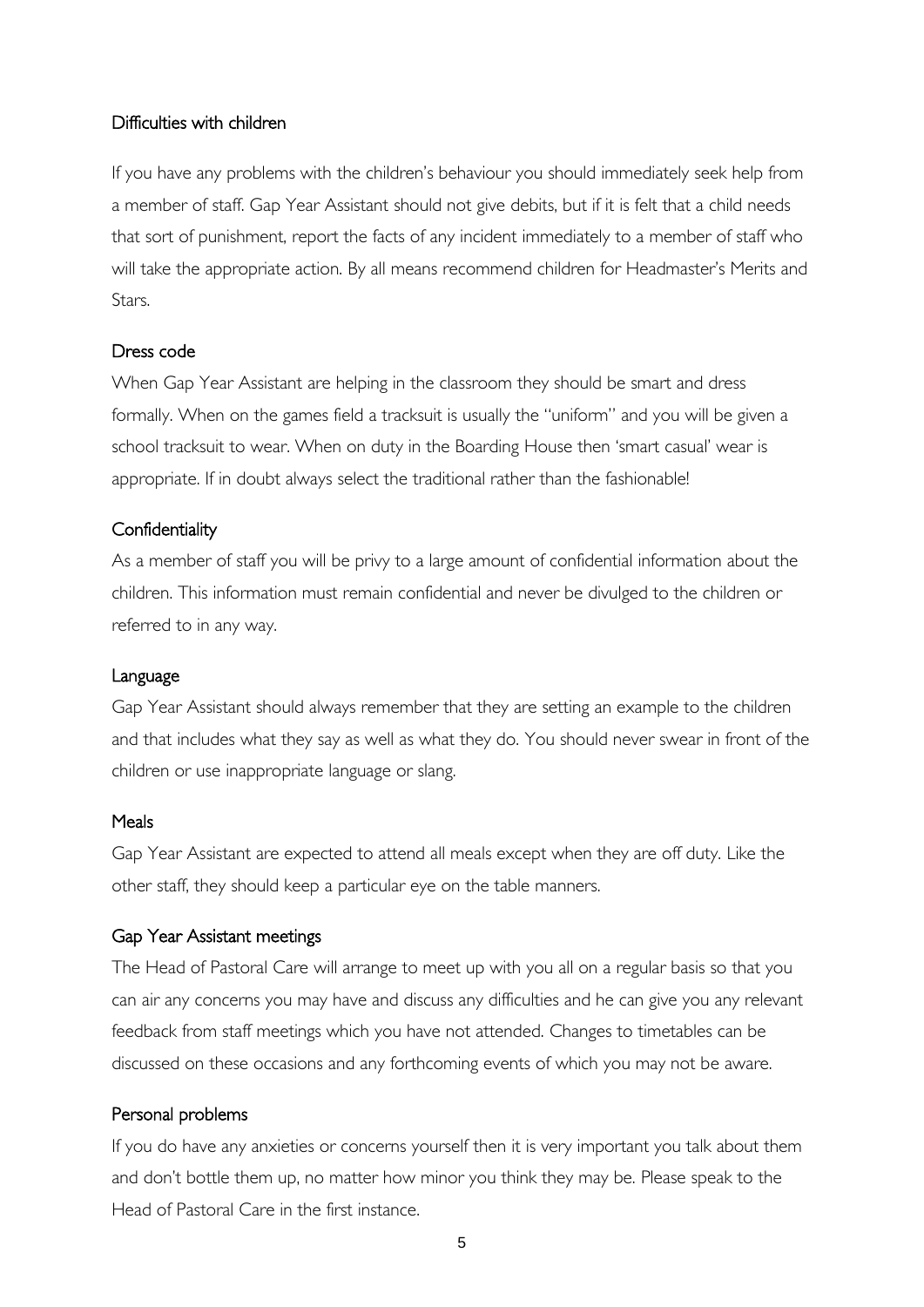## Your Role and Duties

Boarding... Your primary role is as a member of the boarding team and as such you will be asked to take on certain responsibilities in the early evenings in the Boarding House and at weekends. You will work closely with the House staff. They will discuss with you what they would like you to do on your duty evenings and at weekends when you will join a duty staff team with the job of keeping the boarders occupied with constructive activities. There will be trips, too, to places such as Chessington World of Adventures, Legoland, etc. when you will be required to assist.

Teaching… You should never be asked to teach a class on your own but you will be asked to assist in certain lessons. These will be fitted in to your own personal timetable.

Games… You will find yourself involved a great deal on the games field. The Director of Sport will assign you to particular games groups and you will work alongside the sports department staff and teachers. Occasionally you might be asked to take a specific group or team but this will be infrequent and only once you are fully integrated.

#### Other duties you may be asked to carry out…

Adventurers, Brownies and Rainbows... You will be assigned to help out with at least one of these groups who meet on a weekly basis in the afternoons/evenings.

Hobbies... Junior Hobbies (Years 3, 4 & 5) take place between 4.05pm and 5pm every weekday and Senior ones between 5.45 and 6.45pm. You should try to involve yourself as much as possible in this important area of school life. You'll probably find that you are approached by staff asking for your help if you show aptitude in any particular area.

Biscuits and Milk... These are distributed during certain break-times under the supervision of a volunteer. Prefects will assist with the distribution.

Office Duties ... The School Secretaries, Head's PA, Deputy Head's PA or Admissions staff may need help with administrative duties from time to time. Help will be required every day at morning and afternoon registration to query pupils missing from registers. You may also be asked, on occasion, to man the front desk on a Saturday morning. This will all be explained to you.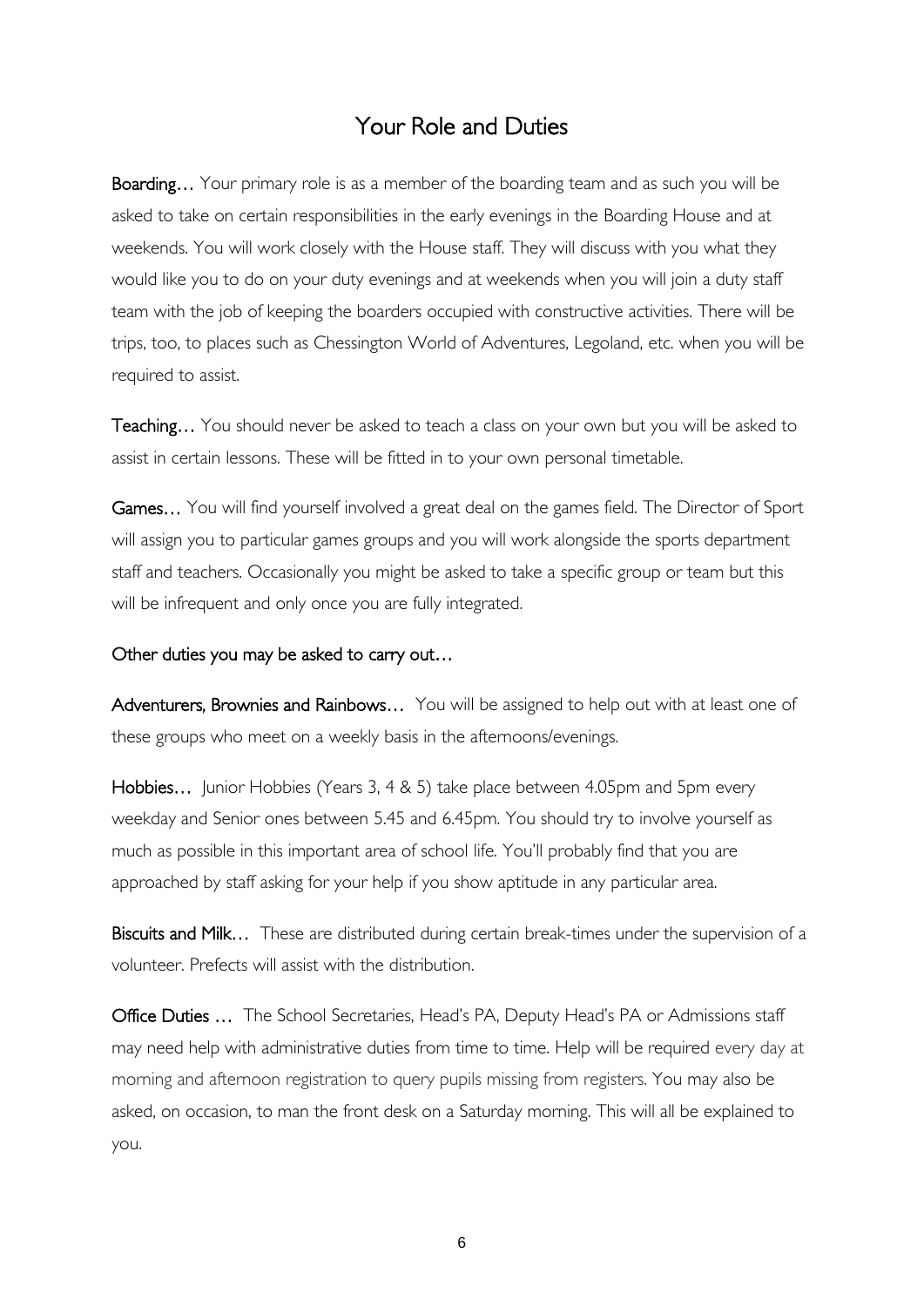## Information for those residing in GAP Accommodation

#### Drugs and Substances

Drugs and substances means controlled drugs and the paraphernalia of drugs or substances intended to resemble drugs, or 'legal' drugs which can be obtained from a chemist shop; performance enhancing drugs; anabolic steroids; solvents and other substances held or supplied in each case for the purposes of misuse.

- a) Anyone supplying drugs and substances must expect to be dismissed immediately.
- b) Anyone possessing or using drugs and substances must also expect to be dismissed.
- c) If there is reason to suspect that a staff member has been involved with drugs or substances, they may be asked to supply a urine sample for analysis.

#### Alcohol and Tobacco

- a) Alcohol may be brought into private accommodation and consumed on school premises but discretion is essential.
- b) No resident is permitted to use tobacco or any product containing tobacco on school premises. Tampering with smoke detectors will be treated with the utmost seriousness.

#### **Fire**

- a) Outside school hours, all residents must sign in and out of the building using the board provided.
- b) All residents must evacuate the building immediately if the fire alarm sound (other than normal test times) and make your way to assembly point.
- c) Residents are asked to check who is signed and sweep the area quickly before evacuation.
- d) Rooms must be kept tidy and floor space should be clear. Electrical appliances should, wherever possible, be unplugged straight after use. All personal electrical equipment must be PAT tested before use. Lights should be switched off when you leave the building.

#### **General**

- a) Personal belongings should not be left in bathrooms or shower room. Anything left in these areas will be removed to aid cleaning.
- b) A rota will be devised to tidy and clean all communal areas on a weekly basis. Should additional cleaning hours be needed, residents will be accountable for this cost. The school will clean communal spaces weekly.